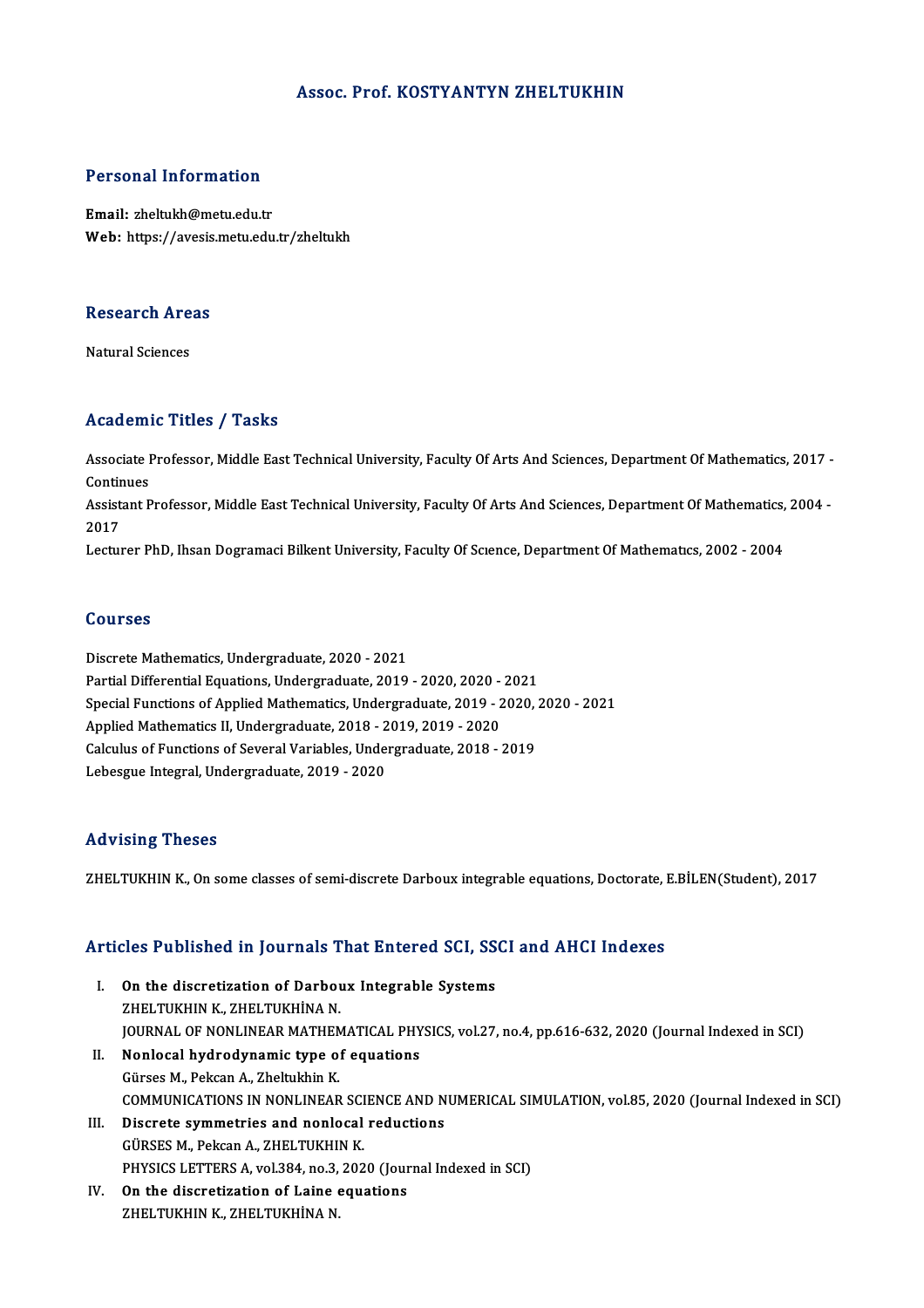JOURNAL OF NONLINEAR MATHEMATICAL PHYSICS, vol.25, no.1, pp.166-177, 2018 (Journal Indexed in SCI)<br>On a slass of Darbouy, integrable comidiagnete equations

|        | JOURNAL OF NONLINEAR MATHEMATICAL PHYSICS, vol.25, no.1, pp.166-177, 2018 (Journal Indexed in SCI)                                                             |
|--------|----------------------------------------------------------------------------------------------------------------------------------------------------------------|
| V.     | On a class of Darboux-integrable semidiscrete equations                                                                                                        |
|        | ZHELTUKHIN K., ZHELTUKHINA N., Bilen E.                                                                                                                        |
|        | ADVANCES IN DIFFERENCE EQUATIONS, 2017 (Journal Indexed in SCI)                                                                                                |
| VI.    | Semi-discrete hyperbolic equations admitting five dimensional characteristic x-ring                                                                            |
|        | ZHELTUKHIN K., ZHELTUKHİNA N.                                                                                                                                  |
|        | JOURNAL OF NONLINEAR MATHEMATICAL PHYSICS, vol.23, no.3, pp.351-367, 2016 (Journal Indexed in SCI)                                                             |
| VII.   | Cartan matrices and integrable lattice Toda field equations                                                                                                    |
|        | Habibullin I., ZHELTUKHIN K., Yangubaeva M.                                                                                                                    |
|        | JOURNAL OF PHYSICS A-MATHEMATICAL AND THEORETICAL, vol.44, no.46, 2011 (Journal Indexed in SCI)                                                                |
| VIII.  | Dynamical systems and Poisson structures                                                                                                                       |
|        | Guerses M., Guseinov G. S., ZHELTUKHIN K.                                                                                                                      |
| IX.    | JOURNAL OF MATHEMATICAL PHYSICS, vol.50, no.11, 2009 (Journal Indexed in SCI)<br>Bi-presymplectic chains of co-rank 1 and related Liouville integrable systems |
|        | Blaszak M., Guerses M., ZHELTUKHIN K.                                                                                                                          |
|        | JOURNAL OF PHYSICS A-MATHEMATICAL AND THEORETICAL, vol.42, no.28, 2009 (Journal Indexed in SCI)                                                                |
| Χ.     | Hydrodynamic type integrable equations on a segment and a half-line                                                                                            |
|        | Guerses M., Habibullin I., ZHELTUKHIN K.                                                                                                                       |
|        | JOURNAL OF MATHEMATICAL PHYSICS, vol.49, no.10, 2008 (Journal Indexed in SCI)                                                                                  |
| XI.    | Integrable boundary value problems for elliptic type Toda lattice in a disk                                                                                    |
|        | Guerses M., Habibullin I., ZHELTUKHIN K.                                                                                                                       |
|        | JOURNAL OF MATHEMATICAL PHYSICS, vol.48, no.10, 2007 (Journal Indexed in SCI)                                                                                  |
| XII.   | On a transformation between hierarchies of integrable equations                                                                                                |
|        | GÜRSES M., ZHELTUKHIN K.                                                                                                                                       |
|        | PHYSICS LETTERS A, vol.351, pp.37-40, 2006 (Journal Indexed in SCI)                                                                                            |
| XIII.  | Hamiltonian equations in R-3                                                                                                                                   |
|        | Ay A., GÜRSES M., ZHELTUKHIN K.                                                                                                                                |
|        | JOURNAL OF MATHEMATICAL PHYSICS, vol.44, no.12, pp.5688-5705, 2003 (Journal Indexed in SCI)                                                                    |
| XIV.   | Recursion operator and dispersionless rational Lax representation                                                                                              |
|        | ZHELTUKHIN K                                                                                                                                                   |
|        | Physics Letters A, vol.297, pp.402-407, 2002 (Journal Indexed in SCI Expanded)                                                                                 |
| XV.    | Some remarks on vector-valued integration.                                                                                                                     |
|        | Kadets V., Shumyatskiy B., Shvidkoy R., ZHELTUKHIN K., Tseytlin L.                                                                                             |
| XVI.   | Journal of Mathematical Physics, Analysis, Geometry, 2002 (Journal Indexed in SCI Expanded)<br>On the integrability of a class of Monge-Ampere equations       |
|        | BRUNELLI J. C., GÜRSES M., ZHELTUKHIN K.                                                                                                                       |
|        | REVIEWS IN MATHEMATICAL PHYSICS, vol.13, no.4, pp.529-543, 2001 (Journal Indexed in SCI)                                                                       |
| XVII.  | Recursion operators of some equations of hydrodynamic type                                                                                                     |
|        | GÜRSES M., ZHELTUKHIN K.                                                                                                                                       |
|        | JOURNAL OF MATHEMATICAL PHYSICS, vol.42, no.3, pp.1309-1325, 2001 (Journal Indexed in SCI)                                                                     |
| XVIII. | <b>Some Remrks on Vector Measures Duality</b>                                                                                                                  |
|        | ZHELTUKHIN K., Kadets V.                                                                                                                                       |
|        | QUAESTIONES MATHEMATICAE, 2000 (Journal Indexed in SCI Expanded)                                                                                               |
| XIX.   | A vector-valued measure as a basis of a Banach space.                                                                                                          |
|        | ZHELTUKHIN K., Kadets V.                                                                                                                                       |
|        | Journal of Mathematical Physics, Analysis, Geometry, 1998 (Journal Indexed in SCI Expanded)                                                                    |
|        |                                                                                                                                                                |

### Articles Published in Other Journals

I. ON DISCRETIZATION OF DARBOUX INTEGRABLE SYSTEMS ADMITTING SECOND-ORDER INTEGRALS